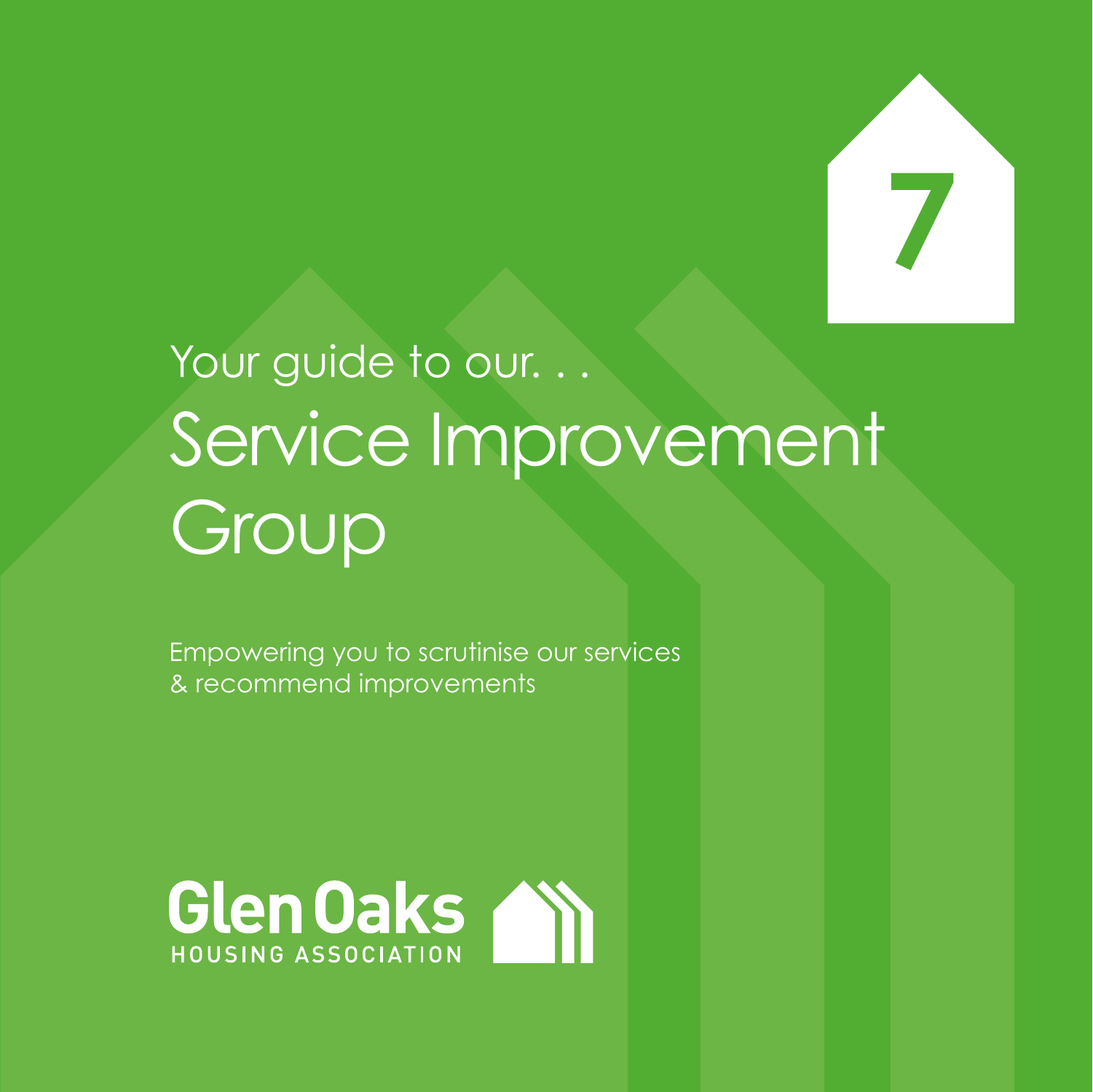**This document describes what tenant scrutiny is and how you could become involved in influencing and improving our services by joining our Service Improvement Group.**

**Glen Oaks Housing Association is committed to providing highquality customer services that meet the needs of our tenants. We value your opinion and want you to help us improve our services.**

| $\overline{2}$ |  |  |
|----------------|--|--|
| $\overline{3}$ |  |  |
| 4              |  |  |
| 5              |  |  |
|                |  |  |
|                |  |  |

- **■** To operate on behalf of service users to ensure Glen Oaks provides a service that meets the needs of its residents
- To independently review and monitor service delivery and performance
- $\blacksquare$  To promote the group and encourage other residents to get involved and share their views on areas of the service they receive

Tenant scrutiny is the term used for involving residents in the self assessment process, where they independently look into their landlord's processes and performance.

#### **What is the role of the Service Improvement Group?**

The Service Improvement Group (SIG) carries out a range of scrutiny activities within Glen Oaks. In addition to making recommendations for improvement, they also share information on what we do well.

The role and aim of the group is:

## **What is tenant scrutiny?**

It is designed to put power into the hands of residents and encourage change.

At Glen Oaks, tenant scrutiny is welcomed as an opportunity for us to get feedback on our services from the people who actually use them. It also demonstrates that we are transparent in everything that we do.

The Service Improvement Group has our full support and when they put forward recommendations for improvement, they are fully considered by the Board.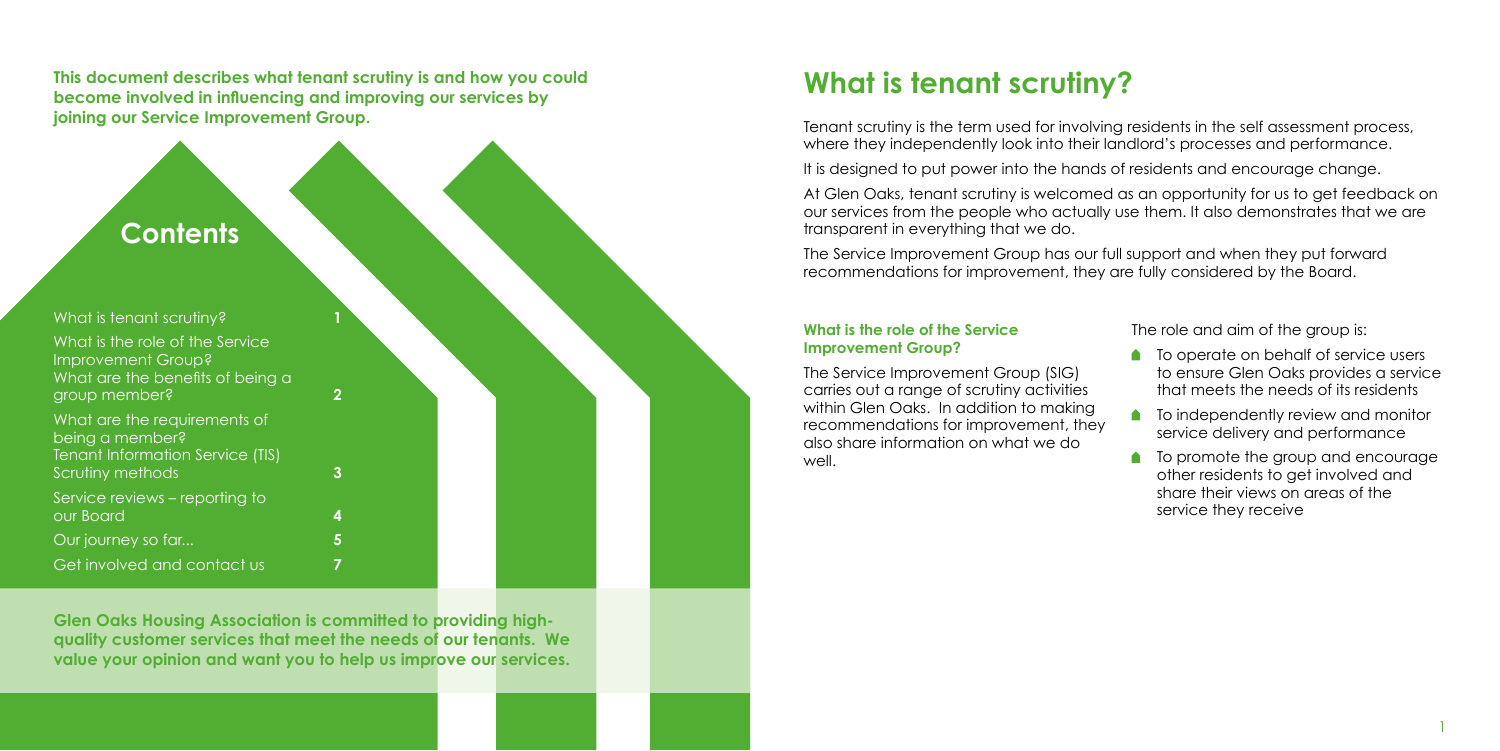#### **What are the benefits of being a group member?**

There are many benefits of being a group member and we will work closely with you to ensure you gain the most from this experience. We will provide you with training and cover any expenses, such as travel costs.

## **Improvement Group, you could;**

- $\blacksquare$ Influence services
- Hold us to account
- **Ensure tenants and others** understand how we operate
- **A** Ensure services reflect residents needs and priorities
- **Ensure value for money**
- As a member of the Service<br>
Improvement Group, you co<br>
1 Influence services<br>
Hold us to account<br>
Ensure tenants and other<br>
Understand how we ope<br>
Ensure services reflect res<br>
needs and priorities<br>
Ensure value for money<br>
S Suggest improvements to the way we work
- Gain work experience
- Gain skills and confidence
- Meet new people in the community
- Work together to achieve change
- **Improve the community and area.**

**Desk top audits – review association** policies, customer satisfaction feedback, complaints and any other relevant documents.

### **Scrutiny methods**

There are many investigative methods of scrutiny that can be used ranging from tenant-led inspections to staff interviews. The method used depends on what you feel comfortable with and the area of the service that is being reviewed e.g. mystery shopping could be used to test the frontline service.

**Mystery shopping –** this can be done face to face or over the telephone. Members will pretend to make a service request such as a repair and test that the service is meeting the agreed standards.

If you are keen to use your own experience to help us provide the services our tenants need and want, then we would encourage you to join.

> **Tenant-led inspections –** this includes visiting empty houses or carrying out estate inspections with staff to see the standard of the service.

**Work shadowing –** follow staff in their daily jobs, ask questions and gain understanding of their roles.

**Interviews –** staff and tenants are interviewed in order to understand how the service operates and seek tenants' views.

**Surveys –** design and conduct surveys with staff, tenants and other customers to seek their views.

### **Tenant Information Service (TIS)**

We also have an independent representative, from Tenant Information Service, to support the group.

This means the group can benefit from the experience and knowledge gained from scrutiny panels in other housing associations or local authorities.

They provide training and development to the group members and help them to produce the reports they prepare for Glen Oaks Board.

#### **What are the requirements for being a member?**

As long as you are a tenant of Glen Oaks, or currently an applicant on our waiting list, you are able to join the group.

Being a member brings a certain amount of responsibility as you are representing the community and Glen Oaks. You must agree to the group's Terms of Reference and Code of Conduct. Both of these set out the roles of the group and the responsibility you have as a member.

How you choose to be involved is entirely up to you. All we would ask is that you aim to attend the group meetings, which tend to be once a month on a Tuesday, as this is where decisions will be made and all of the findings from other activities discussed.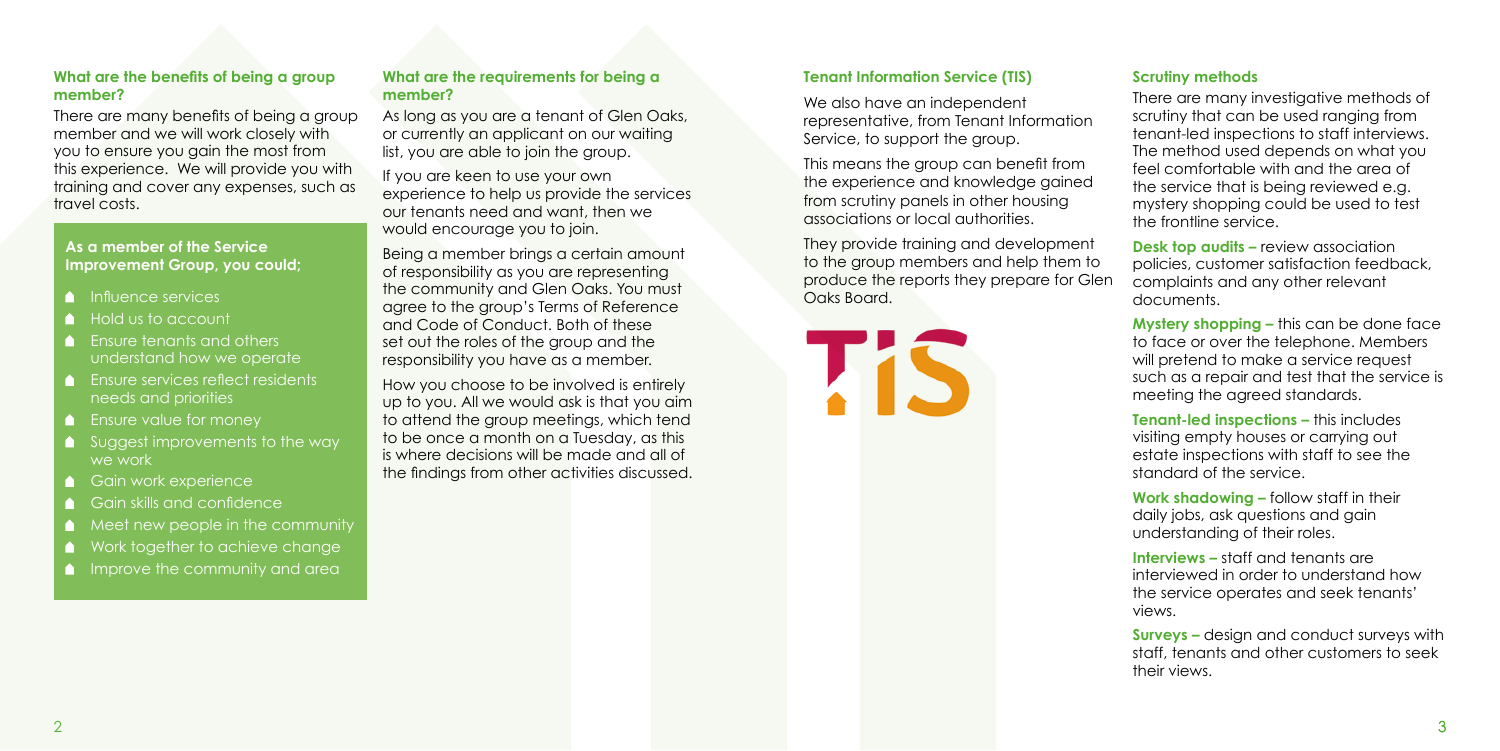

The group works independently and decides what area of the business they want to review. This can be done by using their personal experience of a service or by looking at our performance and selecting an area they think could be improved.

In order to gain a full understanding of the service the first thing they do is carry out a desktop audit. This involves looking at all of the information relating to that

service such as satisfaction levels, number of complaints received, key performance indicators, policies and other relevant information sources.

Once they have a clear understanding of how the service should be delivered, the group can then check to see if it is 'fit for purpose'. A report is then compiled and passed to our Corporate Management Team and Board.

#### **Service reviews – reporting to our Board**

#### **Service Improvement Group**

compiles a report, with recommendations on how the service could be improved and highlight areas that are working well.

#### **Board**

Reviews final report and agrees which recommendations will be actioned.

Feedback is provided to the Service Improvement Group.

#### **Corporate Management Team**

Reviews and comments on whether recommendations can be implemented.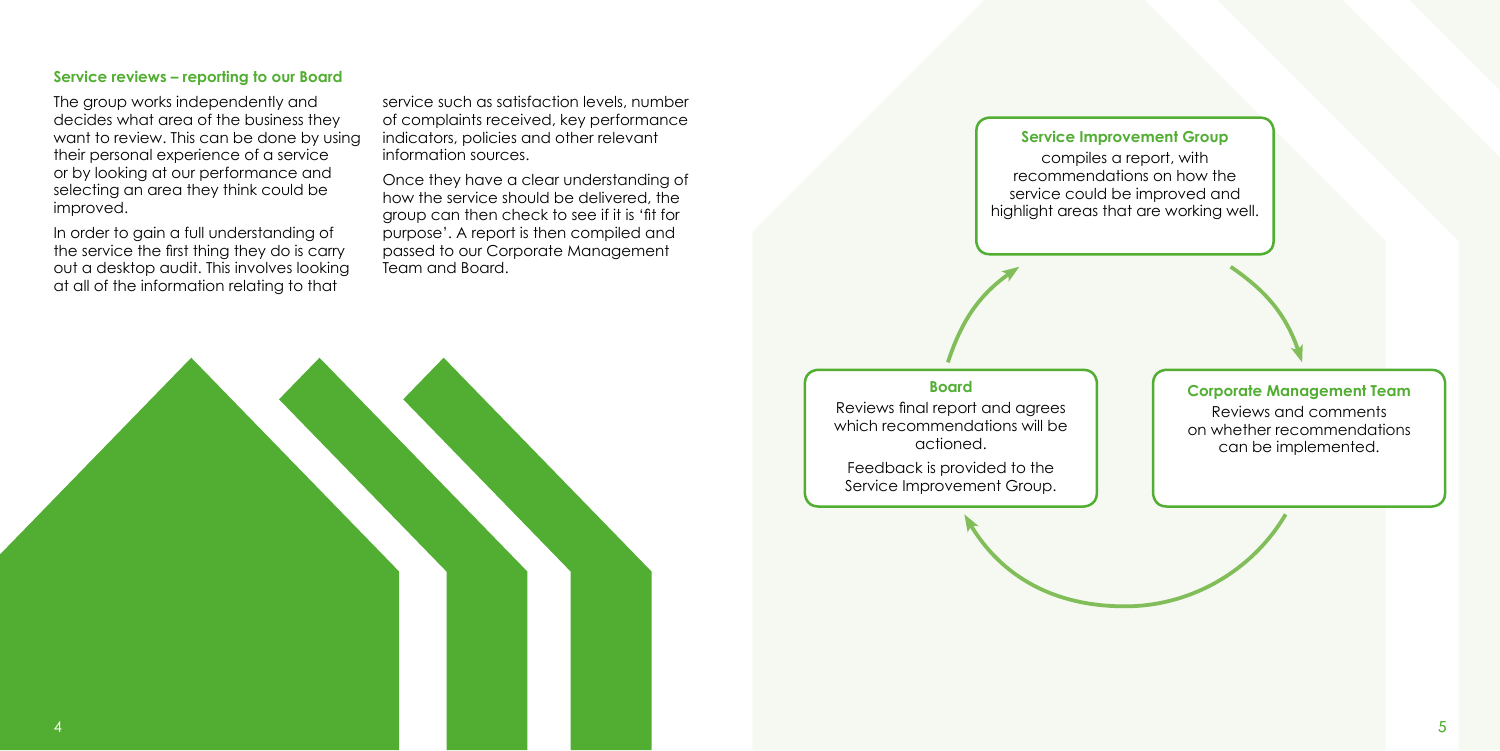#### **Improvements made so far . . .**

Since the group was set up, they have made a difference to the standard of services every tenant receives. Their recommendations have resulted in an array of improvements being implemented. Some of the more substantial improvements are:

- ◆ Colour coded information booklets, that are numbered and have a brief description on the front cover explaining what the booklet is about. The group felt that the previous booklets looked too similar making it difficult to find the relevant booklet. It is hoped that the colour coding, numbering and description should make it much easier for the tenant to get the correct information quickly.
- ◆ A lettable standard information booklet was designed, which is now given to all applicants. It is also part of the handbook that all new tenants receive when The SIG wanted it to be partially pictorial to allow tenants to see the standard rather than just read about it. See **Booklet 15 – Glen Oaks lettable standard.**
- ◆ All repairs are now completed prior to a new tenant moving into their home their home.

We have 7 dedicated members on our group, from Arden and Darnley, and initially they all had the same goal. They wanted to improve the experience tenants have when moving home. Having previously moved home themselves, they were keen to give a tenant's perspective of where we could do better and promote the areas they thought we performed well in.

moving in. This booklet details the standard of the property when you move in.

The group started by looking at the service our customers receive when asking for an application form, as they wanted to start at the beginning of any customer's journey with us. To scrutinise this service, the group carried out some mystery shopping. This involved visiting the office, phoning and emailing at different points of the day to check that the information they were receiving from different staff members was consistent. The group put forward 13 recommendations which included staff having more visible name badges and introducing colour coded booklets for display at reception.

and the standard of clean carried out is to a "sparkle finish". This has resulted in a much higher percentage of new tenants being satisfied with the standard of

#### **Our journey so far . . .**

The third area for review was estate management. This included desktop audit, estate walkabouts, a service specific survey and much more. Estate management covers a wide variety of services such as close cleaning, grass cutting and landscaping. The group wants to improve the environment that everyone lives in. The group made a massive impact

#### **Customer service review**

#### **Lettable standard review**

The SIG then looked at the standard of our empty properties (lettable standard), initially carrying out a desk top audit of all of the facts and figures, satisfaction levels and complaints relating to this subject. They also inspected a few properties with one of our Technical Officers. They compared the condition of the house when it was initially handed back to us to when any repair work had been completed and finally when the property was due for re-let. The group submitted their final report to the Board which included a large number of recommendations. Almost all of the recommendations were implemented.

#### **Estate management review**

in a short space of time and this was recognised at the national TIS Service Excellence Awards 2017. The Group won the award for "Most Inspiring Scrutiny Newcomer" recognising excellence in scrutiny practice that others can learn from. This, in turn, inspires future tenant

scrutiny development in Scotland. It rewards the work of a newly formed group, that has created an outstanding improvement or change for tenants. We are incredibly proud of their achievement and anyone joining the group will help to continue their fantastic work.

#### **Award Winners!**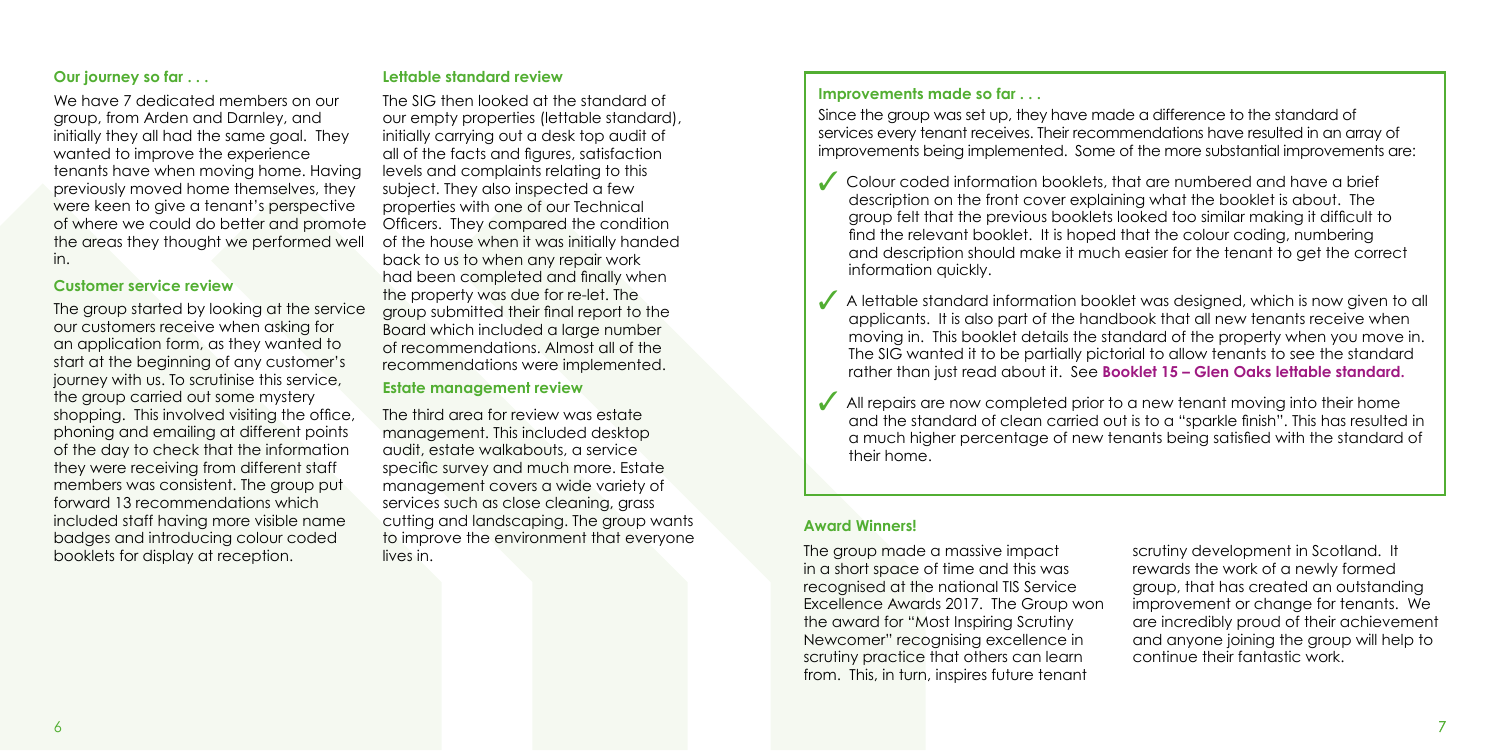#### **Hear what our members have to say...**

"The reason I joined the SIG was because I was interested in doing tenant led inspections. The things I found out visiting houses to let was a real eye opener. I have also enjoyed meeting new people."

"Being part of the Service Improvement Group allows me to show that I care about the community and Glen Oaks. It is great that Glen Oaks staff and Board members want to work together with the SIG and tenants to make things better for everyone."

"We are really pleased to be part of the Service Improvement Group to work in partnership with Glen Oaks to review and improve services for all tenants. Our tenant scrutiny of the lettable standard was a great experience. We were delighted that Glen Oaks Corporate Management Team and Board listened to our views and took on our recommendations."

"We are a great little group who are slowly but surely working through various areas of Glen Oaks' work. What we do is scrutinise and recommend, or in simple terms, delve into and fine tune various working processes of the Association. We aren't there to right the wrongs and make demands, but we do make suggestions to the Board who have taken forward many of our recommendations so far."